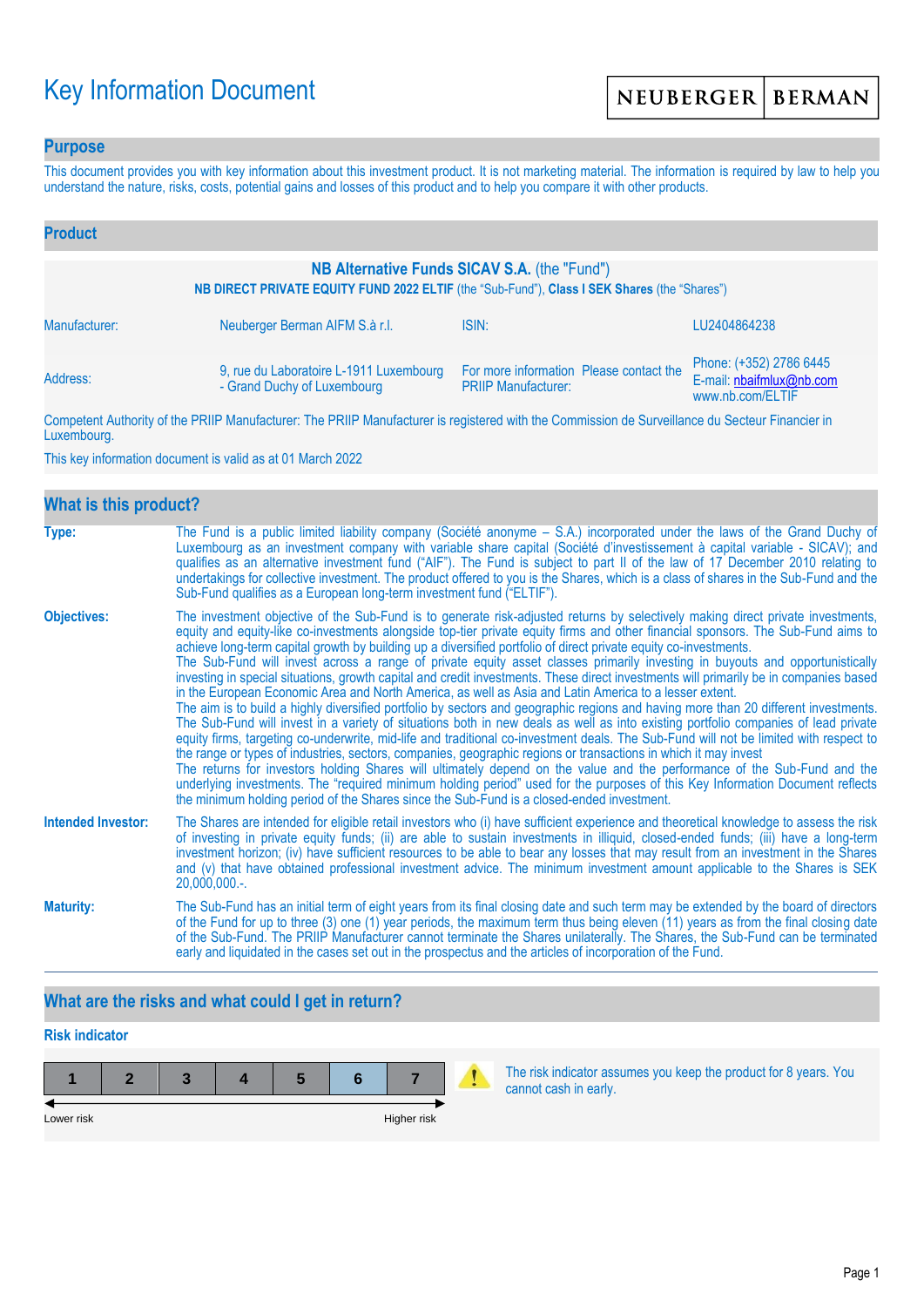The summary risk indicator ("SRI") is a guide to the level of risk of this product compared to other products. It shows how likely it is that the product will lose money because of movements in the markets or because we are not able to pay you. We have classified this product as class 6 out of 7, which is a high risk class. This rates the potential losses from future performance at a high-level, and poor market conditions impact the capacity of the Sub-Fund to pay you. **Be aware of currency risk. In some circumstances, you may receive payments in a different currency, so the final return you will get may depend on the exchange rate between** 

#### **the two currencies. This risk is not considered in the indicator shown above.**

If the currency of the Shares is different from the currency of the Sub-Fund, exchange rate fluctuations will affect the return on investment. Also, the Sub-Fund will make investments in different currencies. This product does not include any protection from future market performance so you could lose some or all of your investment. If the Sub-Fund is not able to pay you what is owed, you could lose your entire investment.

#### **Performance Scenarios**

**Investment 10 000 SEK**

**Market developments in the future cannot be accurately predicted. The scenarios shown are only an indication of some of the possible outcomes based on recent returns. Actual returns could be lower.**

| <b>INVESURENT TU UUU SER</b> |                                              |               |
|------------------------------|----------------------------------------------|---------------|
| <b>Scenarios</b>             | 8 years<br>(minimum required holding period) |               |
| <b>Stress Scenario</b>       | What you might get back after costs          | 7 636.42 SEK  |
|                              | Average return each year                     | $-3.31%$      |
| <b>Unfavourable Scenario</b> | What you might get back after costs          | 16 085.49 SEK |
|                              | Average return each year                     | 6.12%         |
| <b>Moderate Scenario</b>     | What you might get back after costs          | 19 496.97 SEK |
|                              | Average return each year                     | 8.70%         |
| <b>Favourable Scenario</b>   | What you might get back after costs          | 23 556.69 SEK |
|                              | Average return each year                     | 11.30%        |

This table shows the money you could get back over the next 8 years (recommended holding period), under different scenarios, assuming that you invest 10 000 SEK. The scenarios shown illustrate how your investment could perform. You can compare them with the scenarios of other products. The scenarios presented are an estimate of future performance based on evidence from the past on how the value on this investment varies, and are not an exact indicator. What you get will vary depending on how the market performs and how long you keep the product. The stress scenario shows what you might get back in extreme market circumstances, and it does not take into account the situation where we are not able to pay you. The figures shown include all the costs of the product itself, but may not include all the costs you pay to your advisor or distributor. The figures do not take into account your personal tax situation, which may also affect how much you get back.

#### **What happens if Neuberger Berman AIFM S.à r.l. is unable to pay out?**

Losses are not covered by an investor's compensation or guaranteed scheme. The investor may not face a financial loss due to the default of the PRIIP Manufacturer.

Brown Brothers Harriman (Luxembourg) S.C.A (the "Depositary") will perform safekeeping duties for the Fund's assets. In the event of the insolvency of the PRIIP Manufacturer, the Fund's assets in the safekeeping of the Depositary will not be affected. However, in the event of the Depositary's insolvency, or someone acting on its behalf, the Fund may suffer a financial loss. However, this risk is mitigated to a certain extent by the fact the Depositary is required by law and regulation to segregate its own assets from the assets of the Fund. The Depositary will also be liable to the Fund and the investors for any loss arising from, among other things, its negligence, fraud or intentional failure properly to fulfil its obligations (subject to certain limitations).

#### **What are the costs?**

The Reduction In Yield ("RIY") shows what impact the total costs you pay will have on the return you might receive and may reduce the growth of your investment ("Impact on Return"). The total costs take into account one-off, ongoing and incidental costs. The amounts shown below are the cumulative costs of the product itself, at the recommended holding periods. The figures assume that you invest 10 000 SEK. The figures are estimates and may change in the future.

#### **Costs over Time**

The person selling you or advising you about this product may charge you other costs. If so, this person will provide you with information about these costs, and should show you the impact that all costs will have on your investment over time.

| Investment 10 000 SEK           | If you cash in after 8 years |
|---------------------------------|------------------------------|
| <b>Total costs</b>              | 2 540.00 SEK                 |
| Impact on return (RIY) per year | 3.18%                        |